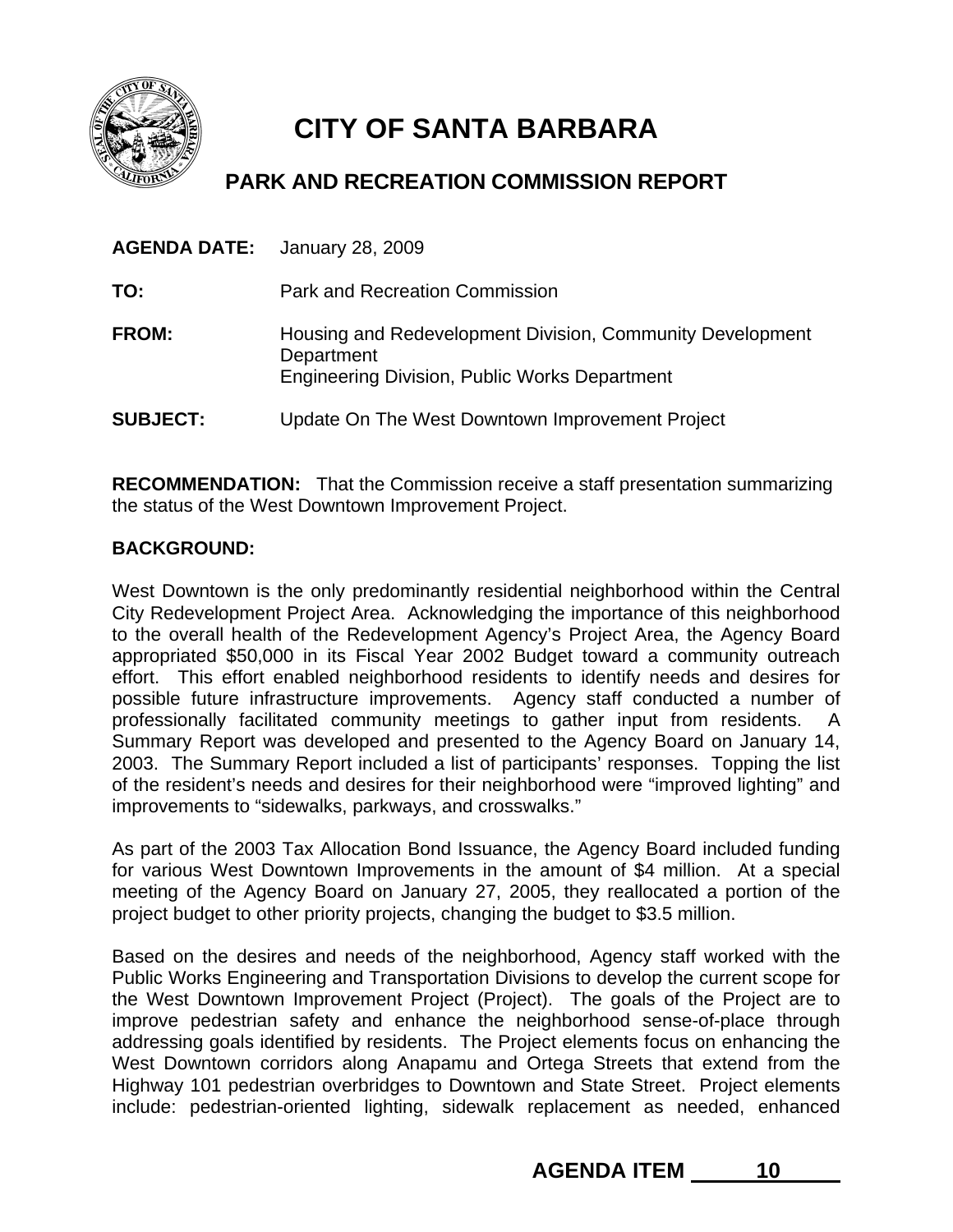Park and Recreation Commission Report Update On The West Downtown Improvement Project January 28, 2009 Page 2

crosswalks, bulb-outs, new street trees, and drought tolerant landscaping at Project intersections.

Due to neighborhood-oriented project goals and budget realities, improvements focus on the Castillo Street, Bath Street, and De La Vina Street intersections and extend along the Ortega and Anapamu corridors between Highway 101 to, but not including, Chapala Street. Comments from the Architectural Board of Review (ABR) review of concept plans in 2005, and again in 2006, strongly encouraged the inclusion of Chapala Street in the design proposal. As a result, these intersections will be included as bid alternates and constructed only if funding is available.

#### **DISCUSSION:**

The primary design elements have not changed significantly since Project conception, and include pedestrian-oriented lighting, sidewalk replacement as needed, enhanced crosswalks, bulb-outs, new street trees, and drought tolerant landscaping at Project intersections. The Project proposes to remove 18 street trees (various species) and 10 shrubs. These removals are proposed to take out trees that are dead or dying, and to improve the short and long term aesthetics of the neighborhood. Approximately 87 new street trees are proposed, with a net gain of 69 new street trees.

The Street Tree Advisory Committee (STAC) reviewed the project in October 2008 and recommended removal of 15 of the 18 street trees. The STAC did not recommend the removal of three Tipuana trees located on the north side of the 200 block of Ortega Street. The Tipuana trees grow into the Southern California Edison electrical lines and experience topping, thereby causing the trees to deteriorate over time. In October 2008, the Park and Recreation Commission (Commission) concurred with staff's recommendation and approved the removal of all 18 trees, although concern was expressed for removing all of the Tipuana trees on Ortega.

Since that time, ABR reviewed the Project and had concerns with the number of mature street trees proposed for removal. They asked staff to study canopy coverage with the possibility of adding additional tree wells. They encouraged staff to conduct a public meeting to address street tree removal, planting, and replacement plans, prior to returning for Preliminary Approval. Staff also determined that it was important to discuss these issues with property owners.

On December 13, 2008, staff held two neighborhood meetings and invited property owners and residents located within the Project limits. The purpose of the meetings was to review specific project elements and address comments and concerns attendees may have, including proposed tree removals, plantings, and replacements. There were an estimated 6 people at the first meeting and 3 at the second. Staff spoke with attendees regarding street tree removals. Although some property owners did not necessarily like the idea of removing street trees in front of their homes, they understood the need and reasons for the proposed tree removals.